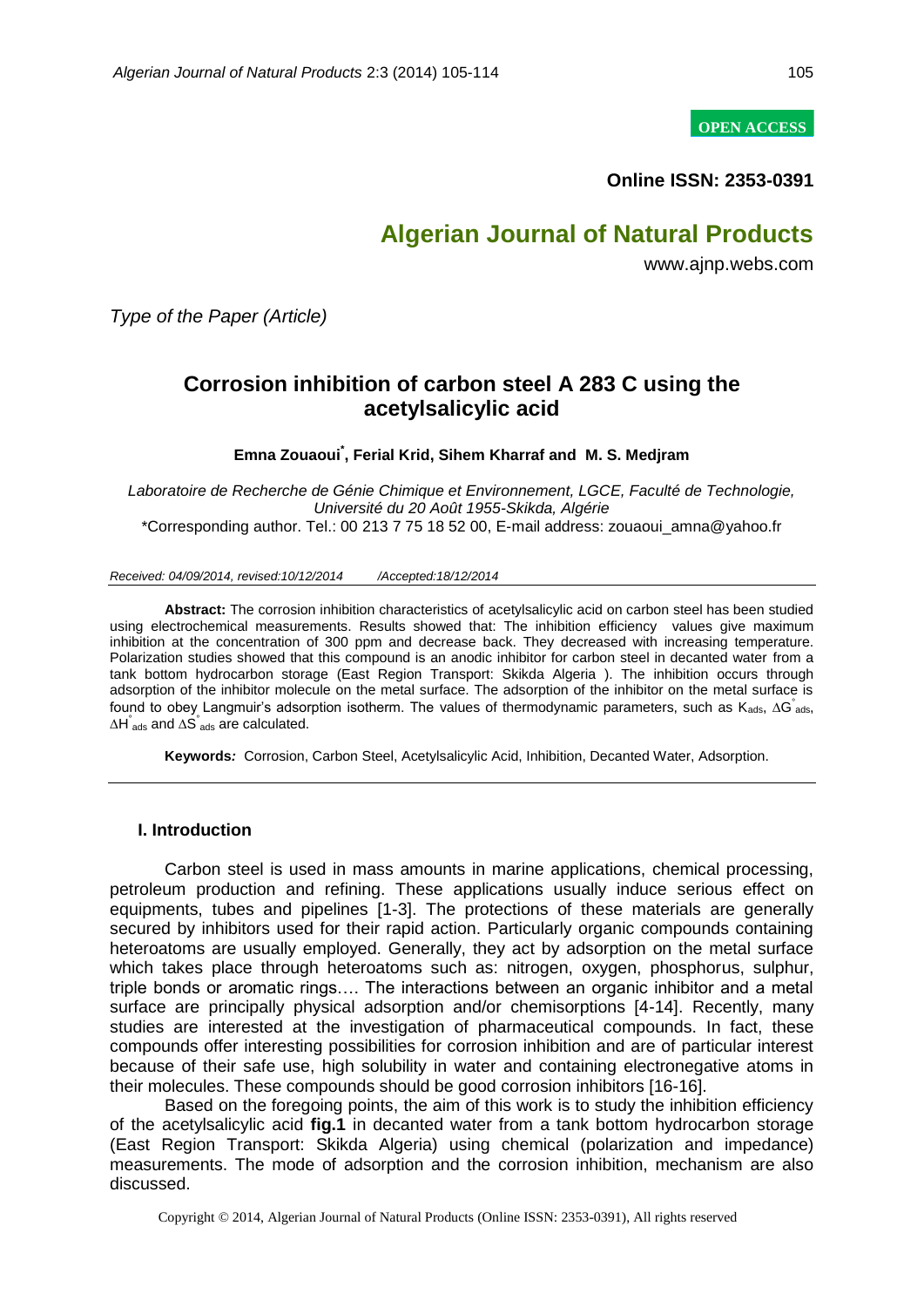

*Fig .1: Scheme of acetylsalicylic acid*

### **II. Experimental section**

The electrochemical measurements are carried out with a three-electrode assembly: a platinum electrode against a reference electrode saturated calomel electrode and the working electrode of 1  $\text{cm}^2$  cross-section, made in the laboratory from steel pipes. The steel selected in this study is a carbon steel A283 grade C according to ASTM whose composition is as follows:  $C = 0.18\%$ ,  $S = 0.05\%$ ,  $P = 0.06\%$ ,  $Cu = 0.20\%$  and Fe. Before the measurements, the electrode is polished successively with emery paper up to 1200 grade, then rinsed with distilled water, cleaned and degreased with acetone and dried in the open air.

The corrosive medium is decanted water in the bottom of storage tank of crude oil (Transport Region of Skikda Algeria). The physico-chemical characterization of the water is given in table 1. The electrochemical measurements were performed using a VoltaLab 40, with a PGZ301 potentiostat controlled by a computer and software VoltaMaster 4.

| <b>Parameters</b>               | <b>Values</b> |  |  |
|---------------------------------|---------------|--|--|
| pH                              | 5.7           |  |  |
| conductivity (mS/cm)            | 134.4         |  |  |
| TDS(q/l)                        | 67.1          |  |  |
| Resistivity( $\Omega$ .cm)      | 7.44          |  |  |
| $SO_4^2$ (mg/l)                 | 300           |  |  |
| $S^2$ (mg/l)                    | 0.051         |  |  |
| $CI^{(mg/l)}$                   | 40750         |  |  |
| $O2$ dissolved                  | 7.4           |  |  |
| Bart test (bacterial corrosion) | Negative      |  |  |

*Table1: The physico-chemical characterization of the decanted water*

### **III. Results and discussion III.1. Polarization measurements**

Fig. 2 represents potentiodynamic polarization curves for carbon steel in decanted water in the absence and presence of various concentration of acetylsalicylic acid. As can be seen the addition of the inhibitor molecules inhibit the metal dissolution.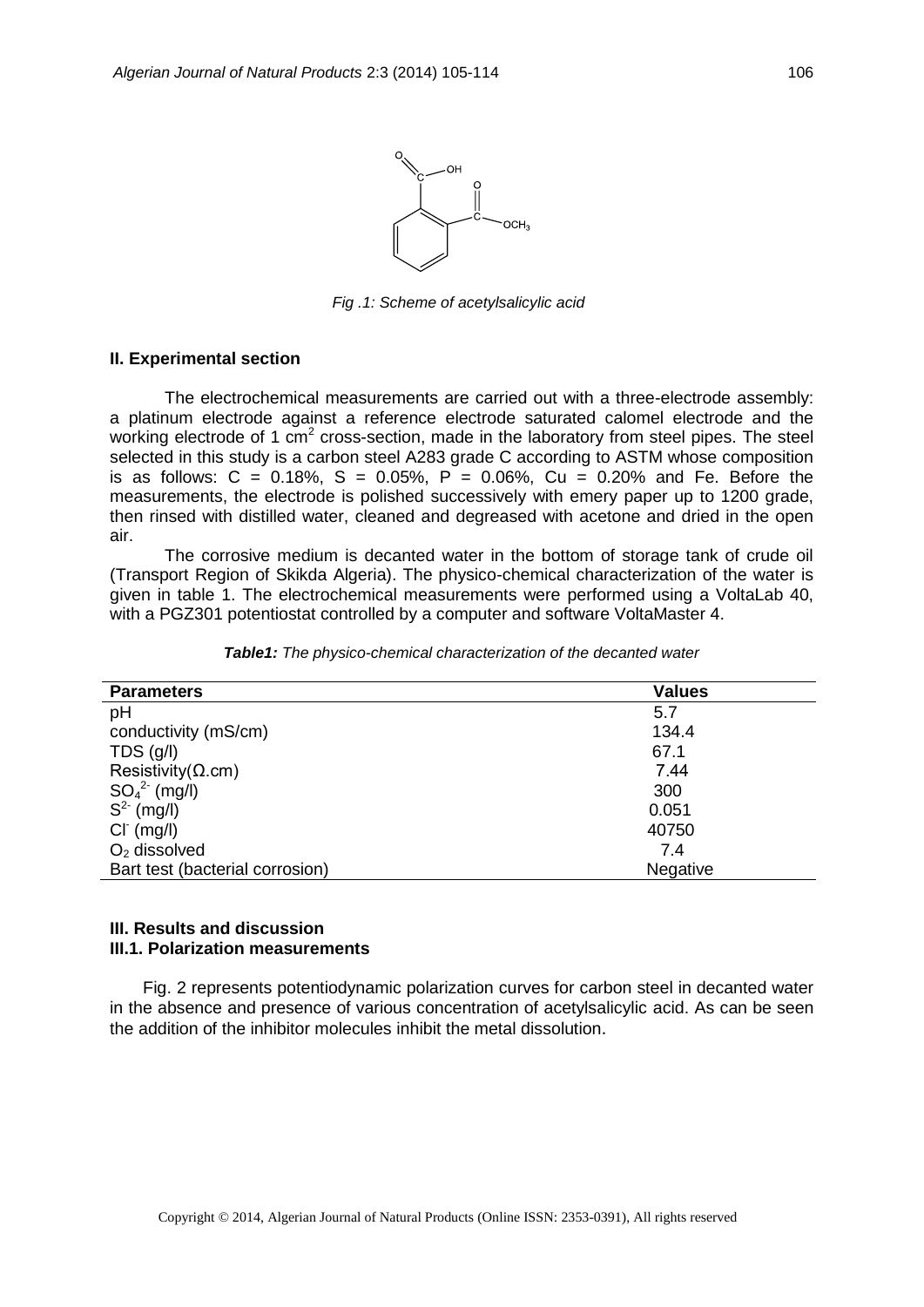

*Fig 2: Polarization curves of carbon steel in decanted water in the absence and various concentrations of inhibitor*

Table 2 shows the electrochemical corrosion parameters, such as corrosion potential ( $E_{\text{corr}}$ ), corrosion current density  $(I_{\text{corr}})$ , obtained by extrapolation of the tafel lines and the inhibition efficiency (IE%) which was evaluated from the relation:

$$
IE\% = (I_0 - I_1/I_0) \times 100 \tag{1}
$$

Where  $I_0$  and  $I_1$  are uninhibited and inhibited current densities respectively. The obtained efficiencies given in table 2 indicate that the acetylsalicylic acid act as effective inhibitor. The addition of this compound induces a decrease in current and in the presence of this compound the corrosion potentials shifted to the positive direction compared to the uninhibited alloy. So, it could be concluded that the acetylsalicylic acid is an anodic inhibitor of carbon steel in decanted water. Furthermore, the corrosion inhibition efficiencies show a maximum efficiency (97%) at a concentration of 300 ppm, table 2.

| Inhibitor concentration (ppm) | $E_{corr}(mv)$ | $I_{\text{corr}}(\Box A/\text{cm}^2)$ | θ            | %E    |
|-------------------------------|----------------|---------------------------------------|--------------|-------|
| 0                             | $-729.4$       | 7.5371                                | ۰            | -     |
| 100                           | $-601.1$       | 1.425                                 | 0.810        | 81.09 |
| 200                           | $-549.3$       | 0.914                                 | 0.878        | 87.87 |
| 300                           | $-527$         | 0.324                                 | 0.9705 97.05 |       |
| 400                           | -483.2         | 0.5025                                | 0.933        | 93.33 |
| 500                           | -487.9         | 0.6584                                | 0.912        | 91.26 |
| 1000                          | $-476.7$       | 2.335                                 | 0.690        | 69.01 |

*Table 2: The electrochemical parameters of carbon steel in decanted water containing different concentrations of inhibitor at 25°C.*

#### **III.2. Adsorption Isotherm**

The nature of inhibitor interaction on the corroding surface during corrosion inhibition of metals has been deduced in terms of adsorption characteristics of the inhibitor [17].

The dependence of the degree of surface coverage  $\Theta$  on the molar concentration of the inhibitor was calculated using the following equation:

$$
\Theta = I_0 - I_1/I_0 \tag{2}
$$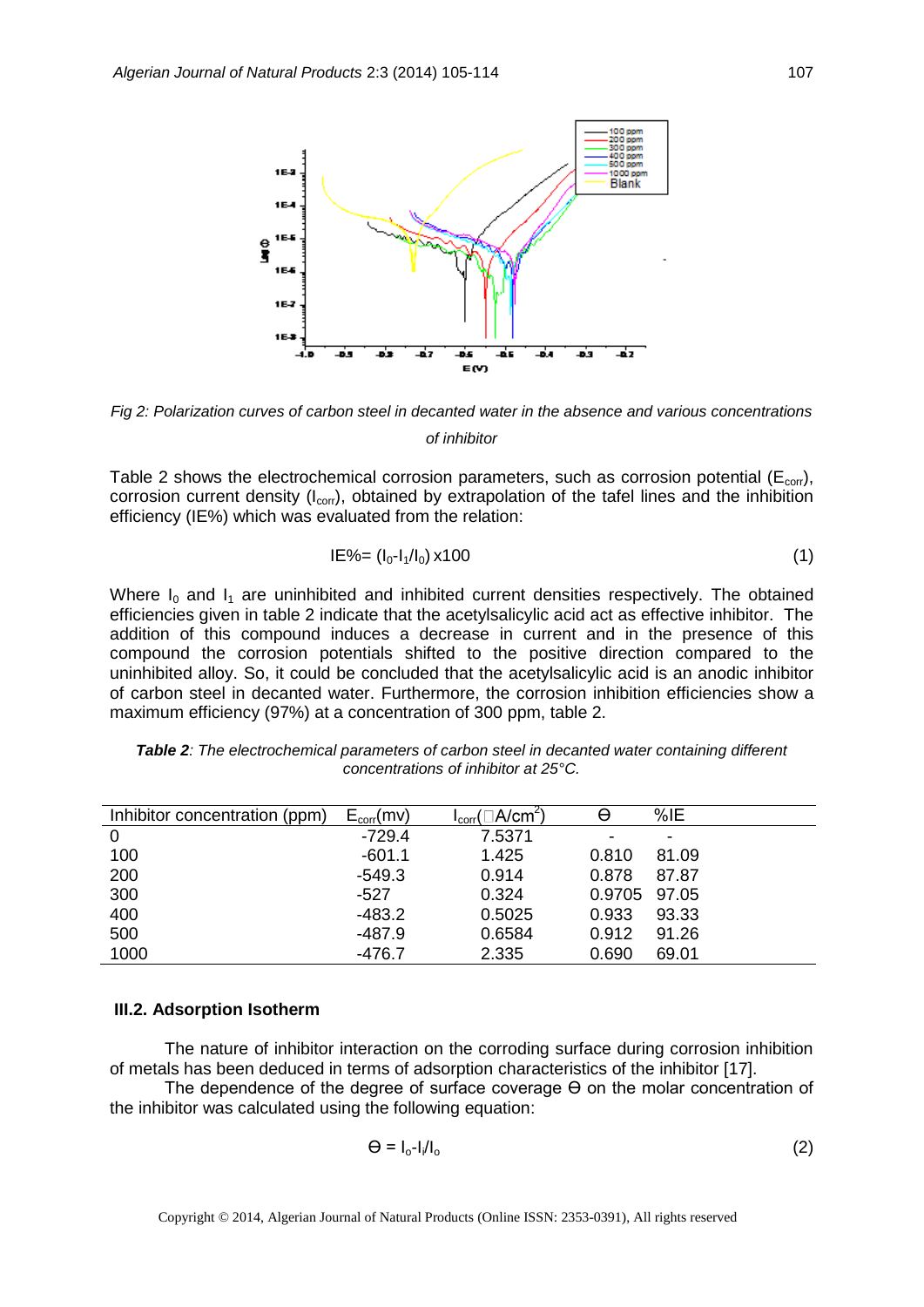The values of (Ө) have been inserted in the table 2. The degree of surface coverage was found to increase with increasing the concentration of additive compound. The data were tested graphically by fitting it to Langmuir isotherm which is given by equation 3 [18].

$$
C/\Theta = C + 1/K
$$
 (3)

Where C is the inhibitor concentration (ppm) K is the adsorption equilibrium constant and  $\Theta$  is the degree of coverage in the metal surface. When  $C_{inh}/\Theta$  (ppm) were plotted against  $C_{inh}$  (ppm) a straight line was obtained which suggest that the adsorption of inhibitor obeys the Langmuir adsorption isotherm **Fig 3.** The value of the equilibrium constant K has been calculated, then the standard free energy can be deduced by using equation 4.

$$
K=(1/55.55)exp(-\Delta G^{\circ}_{ads}/RT)
$$
 (4)

The negative value of ΔG°<sub>ads</sub> (-34.832 kJ mol-1) indicate that adsorption of the inhibitor on the metal surface is spontaneous.



*Fig.3. Plot of C<sub>inh</sub>*/ $\Theta$  versus C<sub>*inh</sub>* for carbon steel in decanted water solution in presence of different</sub> *concentrations of inhibitor*

Generally, values of  $\Delta G^{\circ}_{ads}$  around -20 kJ mol-1 or lower are consistent with the electrostatic interaction between charged molecules and the charged metal surface (physisorption), those around - 40 kJ mol-1 or higher involve charge sharing or transfer from organic molecules to the metal surface to form a coordinate type of metal bond (chemisorption) [19]. The value of  $\Delta G_{\text{ads}}$  is less than 40 kJ mol-1 is commonly interpreted with the presence of physical adsorption by the formation of an adsorptive film with an electrostatic character [20-21]. However, some researchers have reported that adsorption of inhibitor molecules is obeying a comprehensive adsorption (physical and chemical adsorption) for the same values [22-23].

#### **III.3. Effect of temperature**

The effect of temperature on the various corrosion parameters  $E_{corr}$ ,  $I_{corr}$ , k and IE was studied in decanted water at temperature range 25-40°C in the absence and presence of 300ppm of the inhibitor. The results were listed in table 3. An inspection of table 3 shown that as the temperature increases, the values of  $I_{corr}$  increases and IE decreases. This proves that the inhibition occurs through a physical adsorption on the metal surface.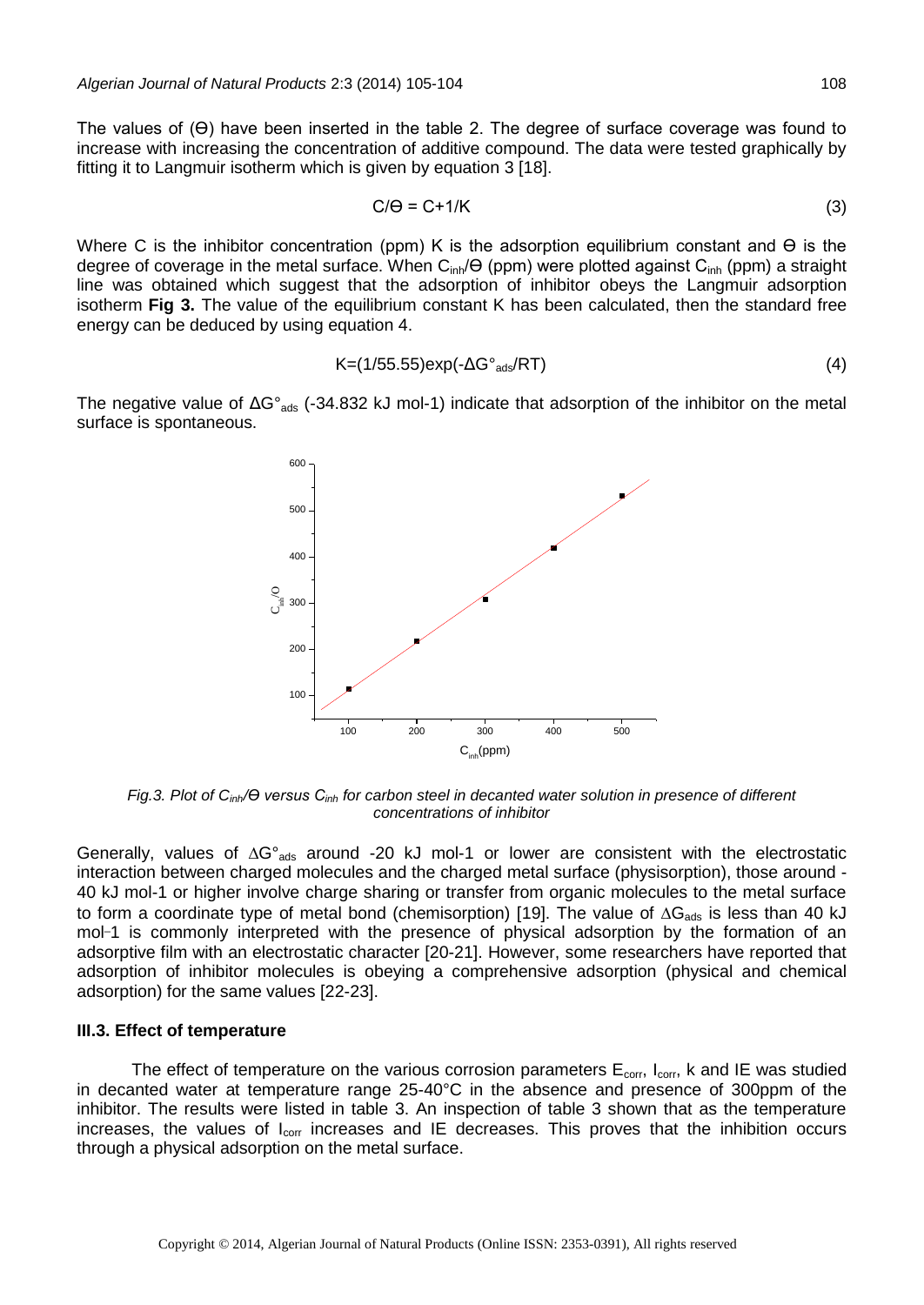|    | Temperature ${}^{\circ}$ C Concentration (ppm) $I_{corr}(mA.cm^{-2})$ |         | $E_{corr}(mv)$ | k       | %IE                      |
|----|-----------------------------------------------------------------------|---------|----------------|---------|--------------------------|
| 25 | 0                                                                     | 7.5371  | $-729.4$       | 85.92   | $\blacksquare$           |
|    | 300                                                                   | 0.324   | $-527$         | 2.532   | 97.05                    |
| 30 | $\Omega$                                                              | 39.242  | $-705.3$       | 281.896 | $\overline{\phantom{a}}$ |
|    | 300                                                                   | 5.1089  | $-403.4$       | 36.7    | 80.95                    |
| 35 | $\Omega$                                                              | 55.905  | $-689.2$       | 401.6   | $\overline{\phantom{0}}$ |
|    | 300                                                                   | 14.913  | $-402.8$       | 107.2   | 77.55                    |
| 40 | $\Omega$                                                              | 129.115 | -663.5         | 927.5   | -                        |
|    | 300                                                                   | 34.565  | $-400.7$       | 248.3   | 73.22                    |

*Table 3: The effect of temperature on the corrosion parameters of carbon steel in decanted water in absence and presence of 300ppm of inhibitor.*

The activation energy of the corrosion process was calculated using the following equation:

$$
k = A \exp(-E_a^{\dagger}/RT) \tag{5}
$$

Where  $E^*$  is the activation energy, A is the frequency factor, T is the absolute temperature, R is the gas constant and k is the rate of metal dissolution reaction which is directly related to corrosion current density I<sub>corr</sub> [24]. Plotting log(k) versus 1/T, the value  $E_a^*$  can be calculated from the slopes of straight lines obtained from fig 4. The values of  $E_a^*$  are listed in table 4.



*Fig.4. Plot of log (k) versus*  $1/Tx10^3$ *, K<sup>-1</sup> for carbon steel in decanted water Solution in absence and in presence of 300ppm of inhibitor.*

The activation energy is higher in the presence of additives than in its absence. This observation further supports the proposed physisorption mechanism. Unchanged or lower values of  $E_a^*$  in inhibited systems compared to the blank have been reported to be indicative of chemisorptions mechanism, while higher values of  $E_a^*$  suggest a physical adsorption mechanism [25].This type of inhibitors retards the corrosion process at ordinary temperature whereas the inhibition is considerably decreased at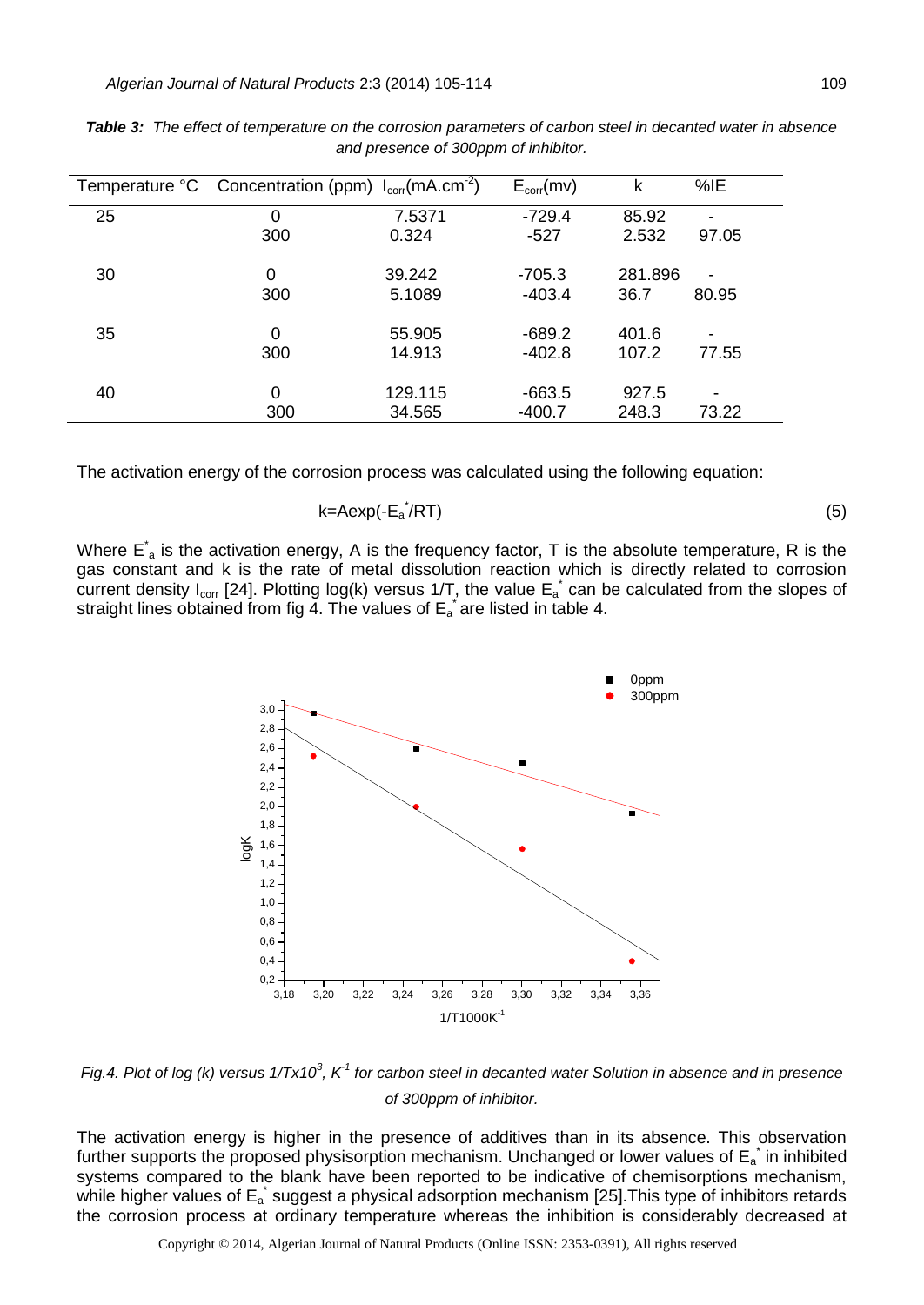elevated temperature [26, 27]. Plot of log (k/T) versus 1/T for carbon steel in decanted water in absence and presence of acetylsalicylic acid is shown in fig. 5.



*Fig.5. Plot of log (corrosion rate/T) versus 1/Tx10<sup>3</sup>, K<sup>1</sup> for carbon steel in decanted water Solution in absence and in presence of 300 ppm of inhibitor.*

As shown from this figure, straight line was obtained according to transition state equation (6):

 $Rate = RT/Nh \exp(\Delta S^{\dagger}/R) \exp(-\Delta H^{\dagger}/RT)$  (6)

Where h is Plank's constant, N is Avogadro's number,  $\Delta H^*$  is the activation enthalpy and  $\Delta S^*$  is the activation entropy. The calculated values are given in table 4.

*Table 4: Activation parameters of the corrosion of carbon steel 283 °K in decanted water in absence and presence of 300ppm of inhibitor.*

| Concentration (ppm) | $Ea$ (J.mol <sup>-1</sup> ) | ∆H (J<br>, mol $^{\text{-}}$ | $\Delta S$ (J.mol $\mathrm{R}^1$ K $\mathrm{R}^1$ ) |
|---------------------|-----------------------------|------------------------------|-----------------------------------------------------|
|                     | 116.2679                    | 113.7594                     | 286.6372                                            |
| 300                 | 230.735                     | 228.9466                     | 644.7087                                            |

These values indicate that the presence of the additive increases the activation enthalpy  $\Delta H^*$  and the activation entropy  $\Delta S^*$  for the corrosion process. The increase in the activation enthalpy ( $\Delta H^*$ ) in presence of the inhibitor implies that the addition of the inhibitor to the decanted water increases the height of the energy barrier of the corrosion reaction to an extent depends on the type and concentration of the present inhibitor. The entropy of activation (ΔS<sup>\*</sup>) in the blank and inhibited solution is large and positive. This increase in the entropy was caused by imperceptible replacement of water molecules due to the adsorption of inhibitor molecules on carbon steel, decreasing the extent of the dissolution reaction [28, 29].

### **III.4. UV-vis spectroscopic investigation**

In order to confirm the possibility of the formation of inhibitor-Fe complex, UV-vis adsorption spectra obtained from the corrosive solution in the presence of different concentrations of acetylsalicylic acid after 3 h of the metal immersion are shown in fig 6. It is clearly seen that the charge transfer has been completely appeared and absorption maxima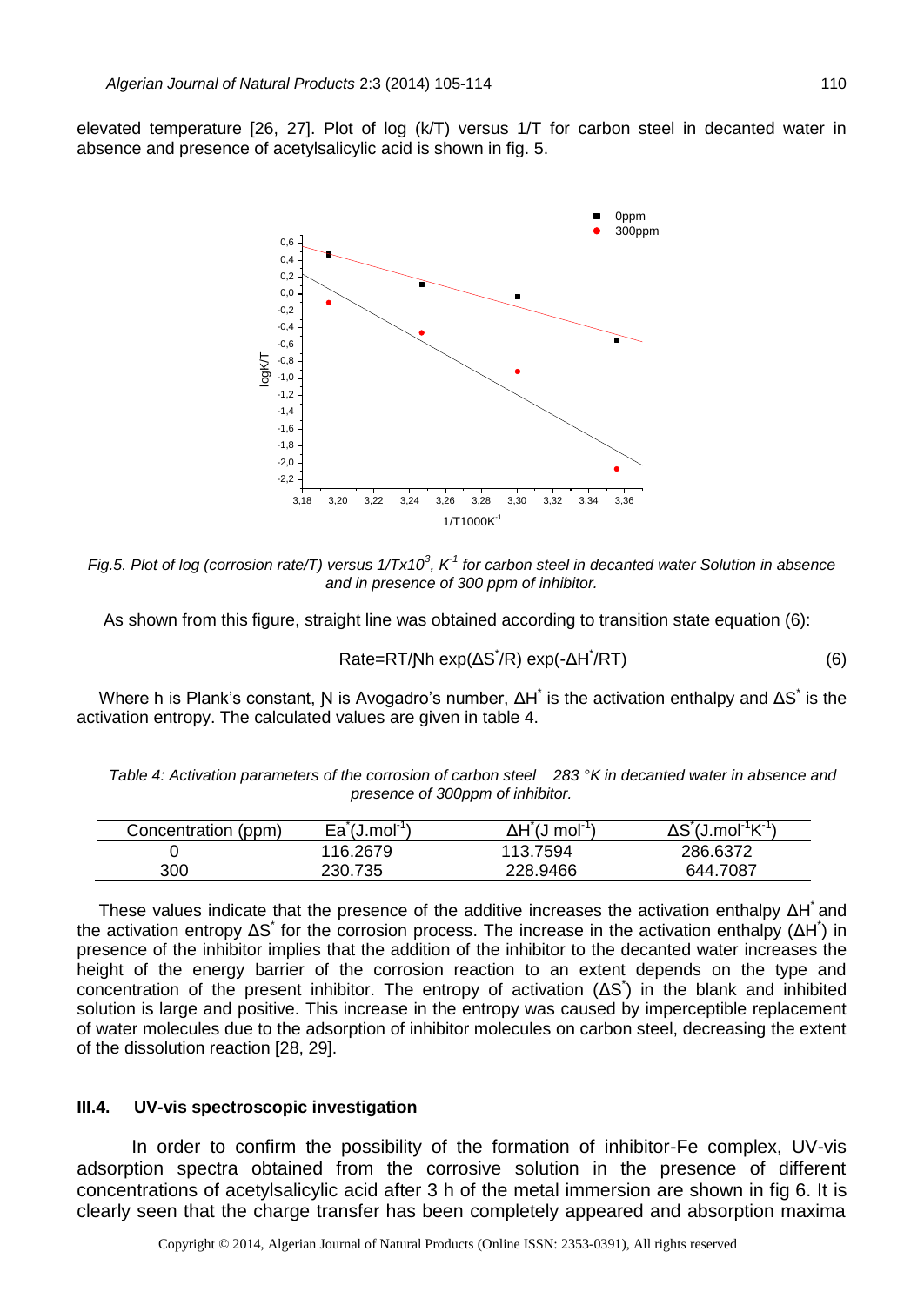at 495nm indicating complex formation with  $Fe^{2+}$  ions which have a pink color. In Fig.7, we propose the s*chematic representation of adsorption behavior of studied organic compound on carbon steel.*



*Fig.6. UV-spectra of the solutions containing different concentration of acetylsalicylic acid after 3h immersion of carbon steel.*



*Fig. 7. Schematic representation of adsorption behavior of studied organic compound on carbon steel*

### **III.5.****Electrochemical impedance spectroscopy. III.5.1. Effect of the inhibitor concentration.**

In order to understand the inhibition behavior, electrochemical impedance spectroscopy was employed to investigate the influences of acetylsalicylic acid on the corrosion of carbon steel. Fig.8. presents Nyquist diagrams of the steel measured in absence and in presence of 300ppm of the inhibitor. The Nyquist plots consisted of two capacitive loops. The one at low frequency (in the right part of the figure) was related to change transfer resistance, which could correlate to resistance between the steel and outer helmoholtz plane [30-31]. Conversely the one at high frequency (in the left part of the figure) was attributed to the adsorbed film resistance due to adsorption of the inhibitor and all other accumulated products [32]. The EIS results were simulated using equivalent circuit shown in Fig.9. In this equivalent circuit,  $R_s(R_1)$  is the solution resistance,  $R_p (R_p = R_f + R_{ct})$  is the polarization resistance,  $Q_f$  and  $R_f(R_2)$  are constant phase element and the resistance related to the surface film.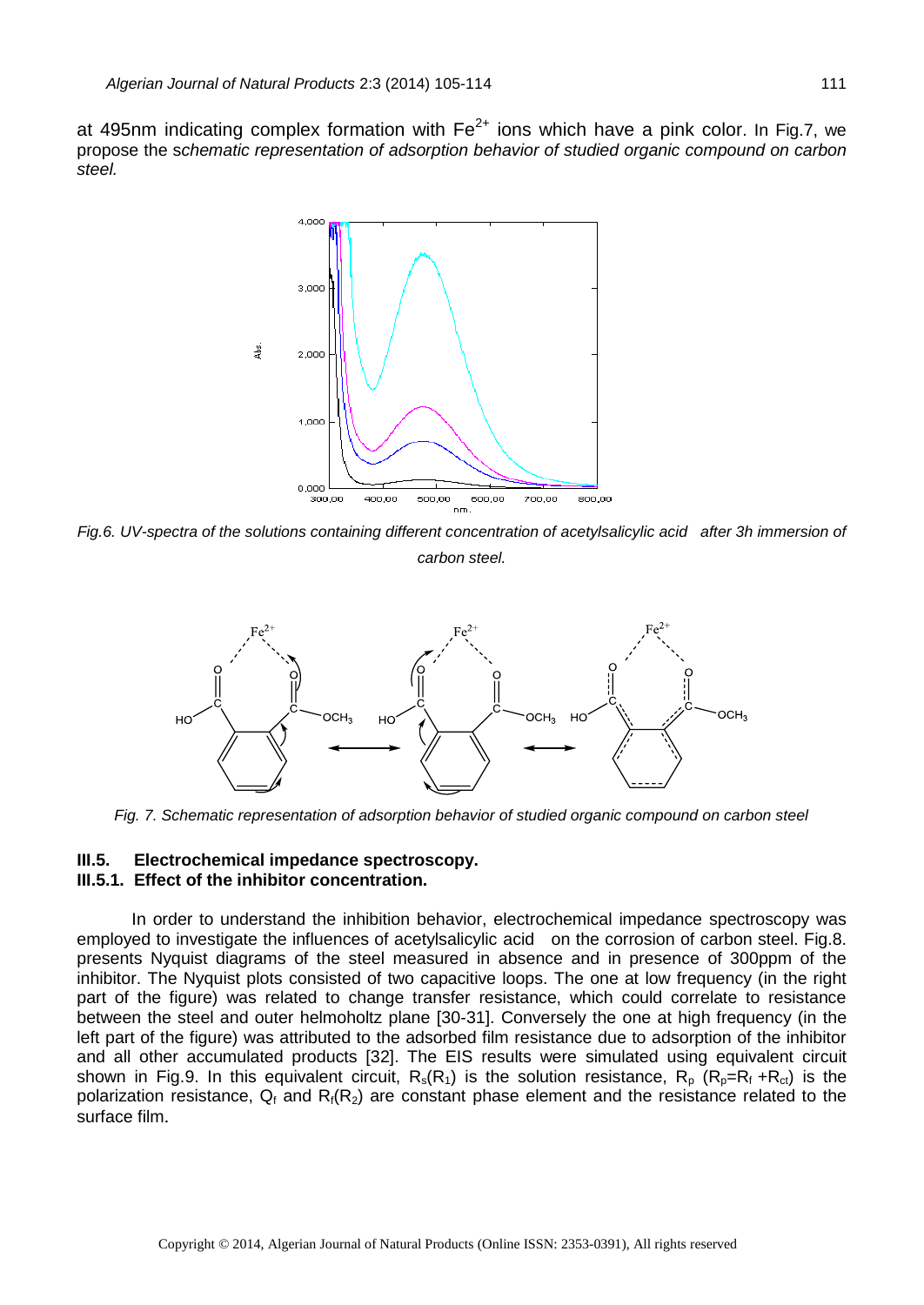

*Fig.8. EIS of carbon steel in decanted water in absence and presence of 300ppm*



*Fig.9. Equivalent circuit used to fit the EIS.*

#### **III.5.2. The effects of immersion time on the inhibitor performance**.

To investigate the inhibitor adsorption kinetics and determine the time needed for the inhibitor to reach its maximum inhibition efficiency, EIS experiment were carried out in the presence of 300ppm of acetylsalicylic acid in decanted water at different immersion times at 25°C Fig 10.

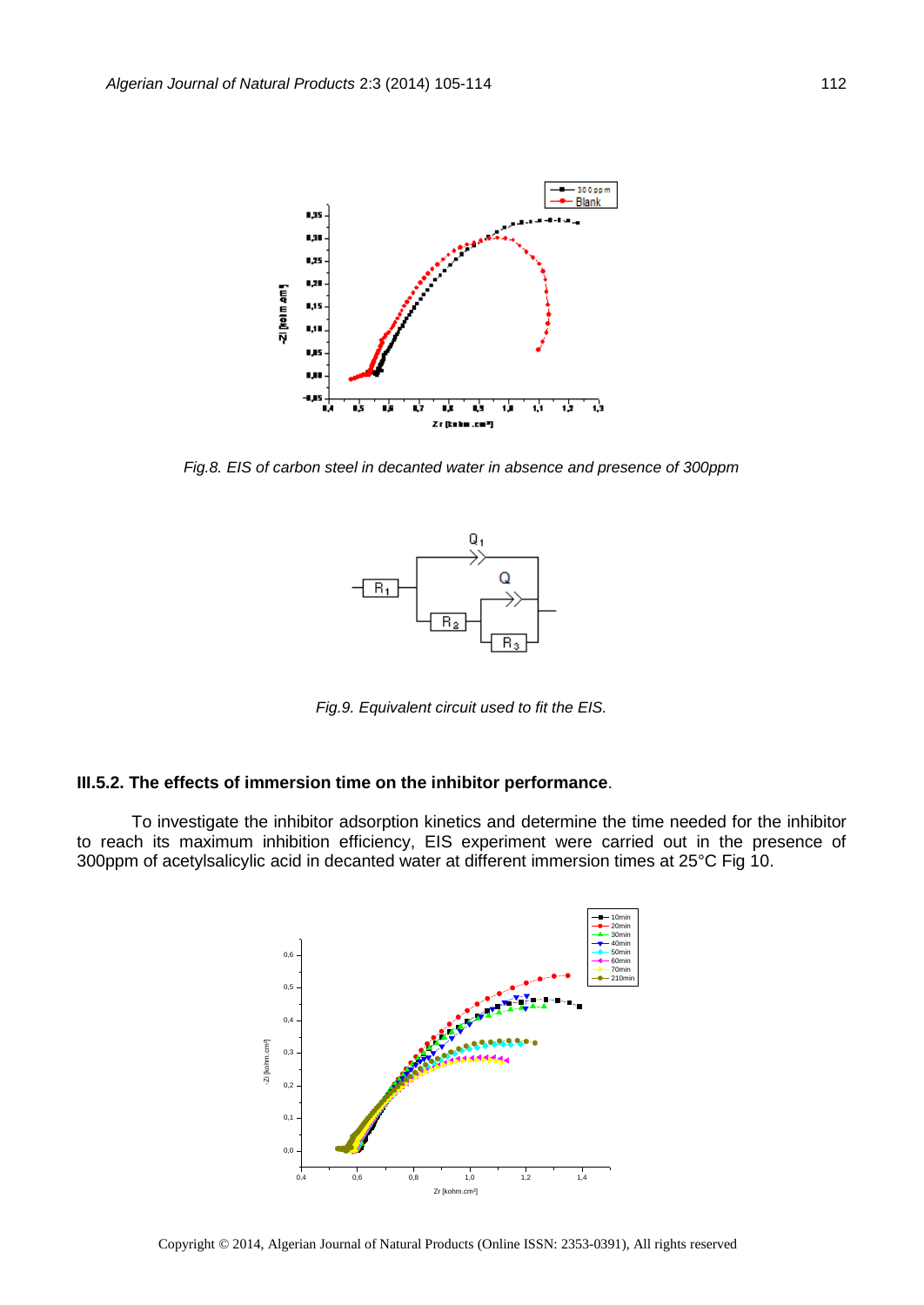## *Fig.10. EISs of carbon steel in decanted water in presence of 300ppm of inhibitor at 25°C after different immersion times*

A comparison of the results of  $R_f$  and  $R_p$  with 300ppm of inhibitor at different immersion times is presented in table 6.

| Table.6. EIS parameters obtained from the corrosion of carbon steel in decanted water containing 300 ppm of |
|-------------------------------------------------------------------------------------------------------------|
| the inhibitor for different immersion times at $25^{\circ}$ C                                               |

| Immersion time(min) | $Q_1(Fs^{-a})$ | a <sub>1</sub> | $R_f$ (Ohm) | $Q(Fs^a)$      | a     | $R_{p}$ |
|---------------------|----------------|----------------|-------------|----------------|-------|---------|
| $\overline{0}$      | $0.427e-3$     | 0,66           | 979         | $0.241e-6$     | 0.794 | 785     |
| 10                  | $0.356 e^{-3}$ | 0.69           | 557         | $0.202 e^{-6}$ | 0.63  | 1 3 6 0 |
| 20                  | 50.19e-6       | 0.33           | 324         | 1.064e-3       | 0,71  | 1 707   |
| 30                  | 4,415e-6       | 0.92           | 225         | 1.392e-3       | 0,672 | 2072    |
| 40                  | $0.1341e-6$    | 0,66           | 205         | 1.392e-3       | 0,67  | 1690    |
| 50                  | $0.1341e-6$    | 0,67           | 223         | 1.114e-3       | 0.71  | 926     |
| 60                  | 56.74e-6       | 0,66           | 285         | 1.136e-3       | 0.76  | 695     |
| 70                  | 4,415e-3       | 0,42           | 354         | 1,188e-3       | 0,67  | 635     |
| 210                 | $0.939e-3$     | 0.64           | 1118        | 7.697e-3       | 0.52  | 460     |

It can be seen that  $R_p$  increases in the first 30 minutes and then decreases. This is probably due to the formation of a corrosion product film on the metal surface in the initial stage of immersion. Extended immersion may lead to damage the film, probably because of the development of localized corrosion on the steel surface.

 $Q_f$  values are low and are consistent with the presence of a protective film on the metal surface formed by the inhibitor.

## **IV. Conclusion**

**1.** The corrosion of carbon steel in decanted water can be inhibited using the acetylsalicylic acid.

2. The inhibition process follows Langmuir adsorption isotherm and corresponds to physisorption phenomenon.

3. The decrease in corrosion current density ( $I_{corr}$ ) and the increase in inhibition efficiency (%IE) with increasing the additive concentration are proved that the tested compound act as inhibitor for carbon steel in decanted water.

4. Polarization studies showed that this compound is an anodic inhibitor for carbon steel in decanted water

5. The thermodynamic values obtained from this study  $E^*_{a}$ ,  $\Delta G^*_{a}$  indicate that the presence of the inhibitor increases the activation energy of corrosion and consequently decrease the rate of dissolution of carbon steel in decanted water. The negative value of  $\Delta G_{\text{ads}}^{\circ}$  indicates the spontaneous adsorption of the inhibition on the surface of carbon steel.

6. The UV-vis studies reveal the formation of the Fe-inhibitor complex which may be also responsible for the observed inhibition.

7. The equivalent circuit was selected based on properties of the EIS Nyquist diagrams

8. in the presence of the inhibitor, the double layer capacitance decreased which confirmed adsorption of the inhibitor molecules on the steel surface.

## **V. References**

[1] Trabenelli. G; 'Corrosion Mechanisms', Mansfeld Editor, Marcel Dekker, New York, P.119, 1987.